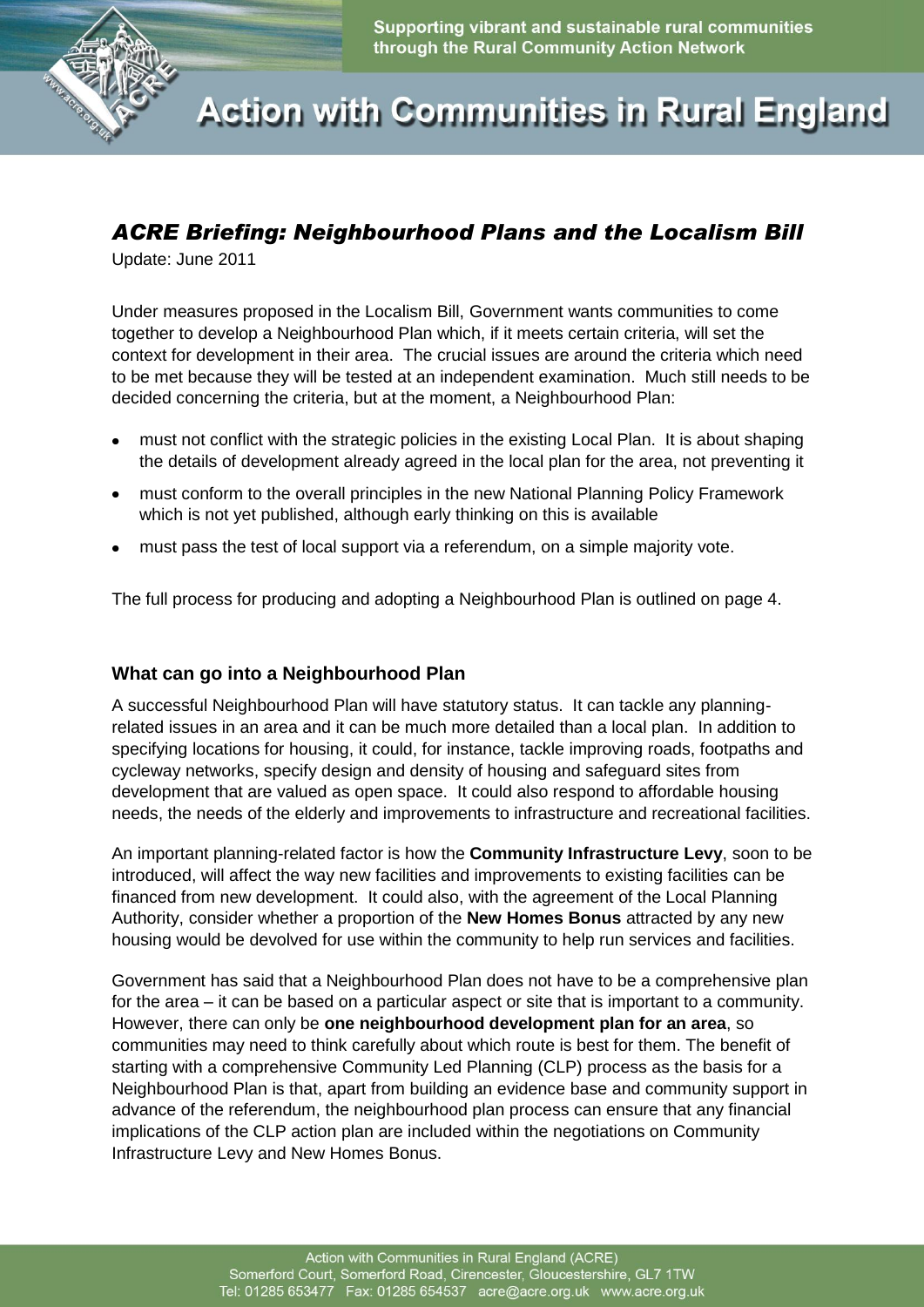Local authorities will need to cooperate with the production of a Neighbourhood Plan, as well as paying the costs of their own input to the process, the independent examination and the referendum. Communities will have a choice between producing a formal **neighbourhood development plan**, which sets out detailed policies on the above, or a **neighbourhood development order**, which goes further. Any development that conforms to the order can proceed without the need for separate planning permission.

The government's **wider 'growth' agenda** has implications for neighbourhood planning which were not known at the time of publication of the Localism BIll. Some of these are discussed below but provide additional reasons why, in any participation within the planning arena, communities may need to consider equally what they DON'T want as well as what they DO want to happen in their area. They may no longer be able to rely on the housing envelope boundaries to prevent unwanted development, nor be sure that a formal planning application process would be required, as it is now, to develop commercial premises as housing, regardless of the views of the community or exploration of unintended impact.

### **Relationship to other Localism provisions**

- *Community Right to Build*, which shares the Neighbourhood Development Plan process, but is site-specific and has to be mounted by a community organisation. No further announcements have been made on this since the publication of the Localism Bill, but it is difficult to see why the same outcomes could not be achieved through a Neighbourhood Plan.
- *Assets of Community Value*, previously know as the Right to Buy, which will enable communities to list sites of particular interest to help preserve services, facilities or land of amenity value. Government mounted a consultation on this earlier this year. It is not yet decided whether land can be listed because of a new use, rather than past or current use. The inclusion of potential use of a site would significantly increase its value and it would fit well with site-specific designations in a Neighbourhood Plan.
- *National Policy Planning Framework*, which will help define what is, and is not allowed in a Neighbourhood Plan. It is this Framework which will give a 'presumption for development' where local plan documents are out of date or silent as to a particular site. Communities undertaking a Neighbourhood Plan will need to consider what might happen to sites within their area, and ensure that their overall vision for their community cannot be compromised by speculative applications because those aspirations were not specified in sufficient detail. There is no definition as to what is meant by the local plan being 'silent'; for instance would a global 'countryside policy' specifying what types of rural development qualify. It is clear that this 'presumption for' development presents a challenge not just for communities wishing to undertake a Neighbourhood Plan but in their day to day relationships with the planning system.
- *Relaxation of Change of Use* government is consulting on relaxing the current requirements to apply for planning permission for a change of use, for instance, from commercial to housing development. Whereas this is not intended to put at risk key services such as retail outlets and pubs, there are other possible sites or uses that a community may wish to prevent losing to housing, particularly if local jobs may be at stake. A Neighbourhood Plan could potentially be used to restrict permitted development on a site, although the scope of the proposal and its detailed implementation is not yet determined.
- *Financial considerations in planning approvals –* government has recently announced their intention to make financial incentives relating to an individual planning application a material consideration which carries weight at any planning appeal. How much weight compared with, for instance, statutory planning documents, is yet to be determined. However, anything that degrades the integrity of a Neighbourhood Plan may be a disincentive to a community to trust the process.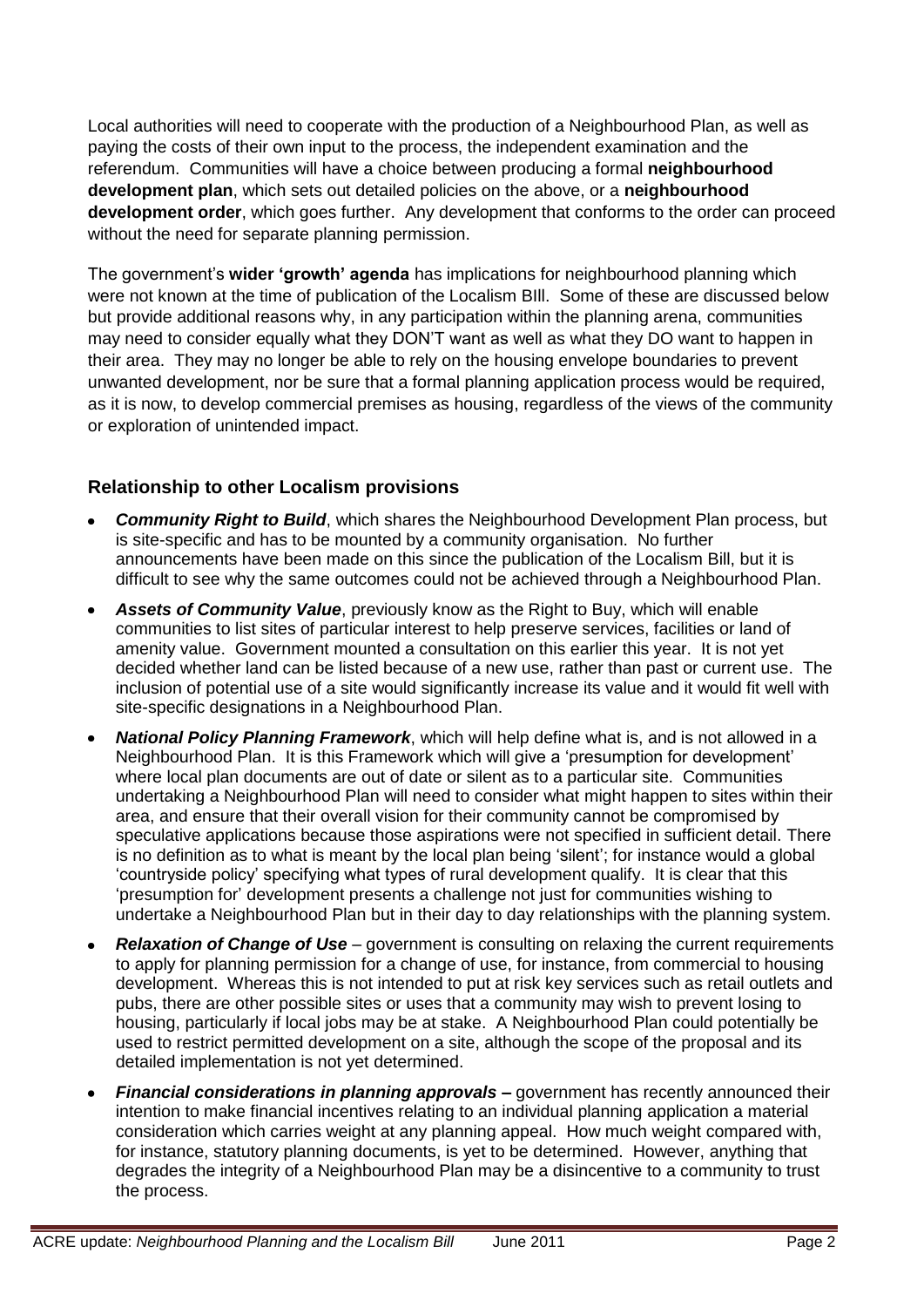# **Communities have options!**

| <b>Option</b>                                                                                                                  | <b>Result</b>                                                                                                                                                                                                                                                                                                                                                                                                                                                                             | <b>Benefits and risks</b>                                                                                                                                                                                                                                                                                                                                                                                                                           |
|--------------------------------------------------------------------------------------------------------------------------------|-------------------------------------------------------------------------------------------------------------------------------------------------------------------------------------------------------------------------------------------------------------------------------------------------------------------------------------------------------------------------------------------------------------------------------------------------------------------------------------------|-----------------------------------------------------------------------------------------------------------------------------------------------------------------------------------------------------------------------------------------------------------------------------------------------------------------------------------------------------------------------------------------------------------------------------------------------------|
| Do nothing new,<br>other than respond<br>to the overall local<br>plan consultations                                            | The local plan will define the overall level of<br>development in a community, but the detailed<br>design and 'offer' will come via a later planning<br>application submitted by a developer<br>If the local plan is 'silent' on a particular site,<br>the proposed changes to the planning system<br>will give a presumption in favour of<br>development                                                                                                                                 | It is far more difficult to influence design or<br>the nature of development once a site-<br>specific planning application has been<br>received.<br>Elements important to the community have<br>to be negotiated against tight timescales<br>'Presumption in favour' will bring forward<br>more 'unplanned' planning applications                                                                                                                   |
| Undertake a<br><b>Community Led</b><br>Plan                                                                                    | Requires time and effort by the community, but<br>provides the basis for then taking forward any<br>planning-related elements into development<br>plan documents that would have statutory<br>status<br>Where community projects are identified (taking<br>over land or buildings) the business plan might<br>need to be completed early on to get the<br>financial and planning requirements 'on the<br>table' in statutory plans                                                        | Builds community participation, an evidence<br>base and community support. Engages<br>statutory stakeholders during, rather than<br>after the process<br>Ensures priorities and options are fully<br>explored both where development should<br>take place, and, more importantly, where it<br>should not<br>Harnesses volunteers for community-led<br>initiatives<br>Does not have statutory status unless<br>outcomes are used for statutory plans |
| Work with the<br>Local Planning<br>Authority on either<br>an Area Action<br>Plan or a<br>Supplementary<br>Planning<br>Document | Local authority responsibility to produce, so<br>less of a 'community-led' initiative<br>Both AAPs and SPDs are official development<br>documents and therefore have weight in<br>deciding planning applications<br>Potential timing considerations - how does this<br>fit with the Core Strategy consultation and<br>Examination in Public cycle?<br>Possible use in ensuring site-specific protection<br>is given to areas where development or change<br>of use would not be desirable | Local Authority agreement required<br>Can build on Community Led Plans<br>SPDs have less 'weight' as a material<br>consideration in planning decisions than<br>statutory plans<br>Avoids the Neighbourhood Plan referendum<br>test, which may prove a barrier, particularly<br>in areas of housing growth                                                                                                                                           |
| Undertake a<br>Neighbourhood<br>Plan                                                                                           | Interpretation still to be tested of 'must be in<br>conformity with strategic policies in the local<br>plan'<br>Can be used to put the planning relationship<br>(and resulting financial benefits) on a firmer<br>footing<br>Possible use in ensuring site-specific protection<br>is given to areas where development or change<br>of use would not be desirable                                                                                                                          | Local Authority cooperation assured and<br>has statutory status<br>Can be as detailed or specific as required,<br>although every time additions need to be<br>made, it requires going through the whole<br>process again<br>Can build on Community Led Plans<br>Failure at a referendum likely to generate<br>community conflict                                                                                                                    |